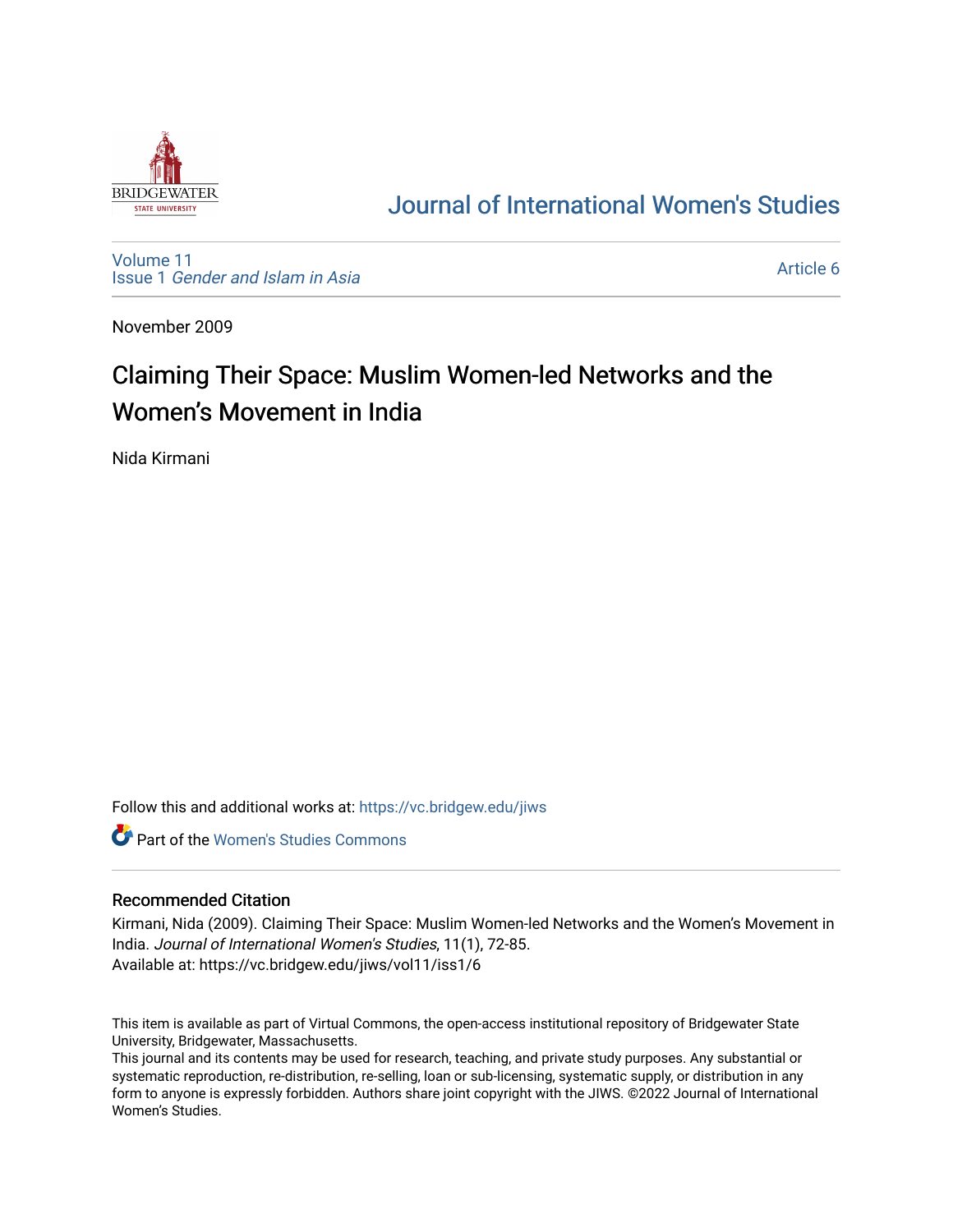# **Claiming Their Space: Muslim Women-led Networks and the Women's Movement in India**

### By Nida Kirmani<sup>1</sup>

#### **Abstract**

The Shah Bano case of the 1980s was a landmark in the discourse on 'Muslim women's rights' in India. At this time, however, few Muslim women actually participated in the debates, which were dominated by male religious leaders and politicians or by 'secular' women's groups, which had scant Muslim representation. Since the 1980s several Muslim-women led organisations have emerged in urban areas across the country, some of which have formed networks to advocate for Muslim women's rights. This article looks at the emergence of two networks in particular, the Muslim Women's Rights Network (MWRN) and the Bharatiya Muslim Mahila Andolan (BMMA), both of which were established during the last ten years. These networks have different but overlapping ideological bases, priorities and strategies. They both aim to challenge the authority of the Muslim religious leadership, represented by institutions such as the All India Muslim Personal Law Board. They also offer a critique of the mainstream women's movement, either from within the movement or from outside, as not having given sufficient space to the perspectives of women from marginalised communities. Both networks are engaged in struggles to reformulate power relations at the local and national levels, thus challenging the dominant conception of Muslim women as a passive, homogenous group with a common set of interests. Rather, the MWRN and the BMMA demonstrate new forms of political agency and are creating a space for a conceptualisation of identities that complicates the dichotomy between religious and gender-based interests and aims to reconcile the two in a manner that protects and promotes women's rights without denying the importance of religious identity.

*Key Words:* Muslim women, Indian women's movement, Muslim women's rights.

#### **Introduction**

<u>.</u>

The rights of Muslim women have increasingly been highlighted by the media, politicians, and various interest groups, both internationally and in individual countries, in the post-9/11 context. 'Muslim women', as a constructed category, have been used symbolically as pawns in the global war on terror (see Hirchkind and Mahmood 2002; Abu-Lughod 2002; Cooke 2008) as well as in national disputes between groups vying for political power. This is no less true in India, where the history of the discursive manipulation of the category 'Muslim women' stretches further back into the colonial period and through to the rise of Hindu right-wing parties in more recent times (Kirmani

<sup>&</sup>lt;sup>1</sup> Nida Kirmani is a Research Associate working jointly with Islamic Relief and the Religions and the University of Birmingham (UK). This paper is based on research conducted as part of the Religions and Development Research Programme, which is funded by the UK Department for International Development (DFID). However, the views expressed in this paper are the author's own and do not necessarily reflect those of DFID. The author would like thank Emma Tomalin, Geetanjali Gangoli, Carole Rakodi, Ambarien Al Qadar, and the members of the MWRN and the BMMA for their support throughout the research process.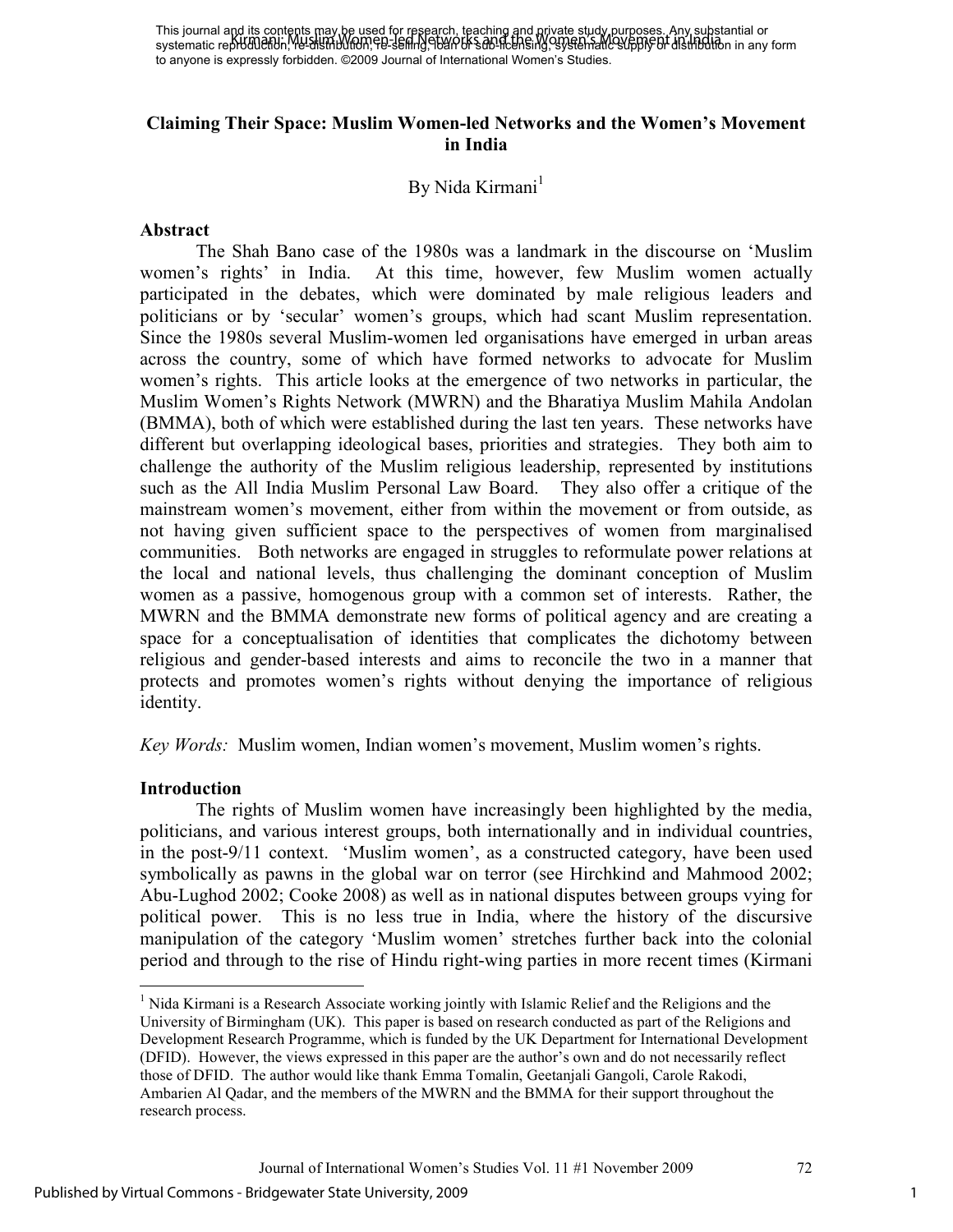2009). However, despite the symbolic import that 'Muslim women' have come to hold, until recently, it has been rare that the actual voices of Muslim women themselves are heard in debates about their own supposed oppression. However, the voices of Indian Muslim women, which are in no way uniform, are increasingly being raised individually and collectively, often alongside Muslim men and non-Muslim women, as part of organisations and networks in response to global and local challenges. These voices are reconstructing the category of 'Muslim women' on their own, often in competing and sometimes contradictory terms.

In India, what is known as 'the contemporary women's movement<sup>2</sup> has been struggling for women's rights since the mid-70s and has organised around issues related to violence against women, employment, and political participation. In many cases the women's movement has come up against religious groups in their struggle to ensure gender equality, the most notable instance being during the Shah Bano case during the 1980s.<sup>3</sup> This case highlighted the difficulties of attempting to represent 'women' in a diverse and highly stratified society in which religious minorities were increasingly becoming the targets of political and physical assaults at the hands of the Hindu Right.<sup>4</sup> Furthermore, the Shah Bano case called into question the women's movement's own secular strategy as the nation became increasingly polarised along religious lines.

Although a handful of Muslim women emerged in support of the women's movement during the Shah Bano controversy (see Narain 2001; Hasan 1998), their numbers were relatively few, especially as compared to those that the Muslim conservative groups were able to rally, and what became apparent to many people both within and outside the movement at this time was its own domination by elite, uppercaste Hindu women. This is not to downplay the struggles of women from marginalised communities within the mainstream women's movement or as part of more localized

<u>.</u>

 $2$  This refers to what is often termed the 'mainstream women's movement' and the 'contemporary women's movement' with the understanding that these are contentious terms representing what are fluid and loosely organised networks, which are constantly shifting (see Katzenstein 1989; Butalia 2002). This does not deny the presence of multiple women's movements across India that may not have termed themselves as such, but that have nevertheless been struggling to protect the rights of women as members of their communities (see note 5).

<sup>&</sup>lt;sup>3</sup> In 1978, Shah Bano, a 72-year old Muslim woman, filed a case claiming maintenance from her exhusband. She was granted a minor maintenance sum by the Madhya Pradesh High Court, which her husband disputed in the Supreme Court as a violation of Muslim Personal Law. The Supreme Court ruled that Shah Bano was in fact entitled to maintenance payments under the Criminal Procedure Code as well as under Muslim *shariat* law. The Court's decision came at a particularly sensitive moment in Indian politics as the Hindu Right-wing groups were increasingly gaining strength. Hence, the defensiveness around religious identities at this time was particularly high. For the Muslim leadership, personal law was held up as the last bastion of the integrity of 'the community's' identity, while for the Hindu Right, Muslim Personal Law represented the state's appeasement of minorities. The case culminated with the passage of the controversial Muslim Women's (Protection of Rights on Divorce) Bill (1986), which established that Muslim women do not fall under the ambit of civil law in matters related to marriage (see Engineer 1987; Hasan 1998; Kishwar 1998).

<sup>&</sup>lt;sup>4</sup> The 1980s witnessed an upsurge in support for Hindu nationalist groups represented at the political level by the Bharatiya Janta Party (BJP). Support for Hindu nationalism increased during the *Ramjanmabhooni*  campaign, which claimed that the Babri Masjid in Ayodhya was built on the birthplace of the Hindu god, Ram. Hindu right-wing groups led a campaign beginning in the mid 1980s, which resulted in widespread violence between Hindus and Muslims throughout the country, and which eventually culminated in the destruction of the Babri Masjid in 1992, and subsequent riots in Bombay and in cities across North India (see Jaffrelot 1996; Hansen 1999).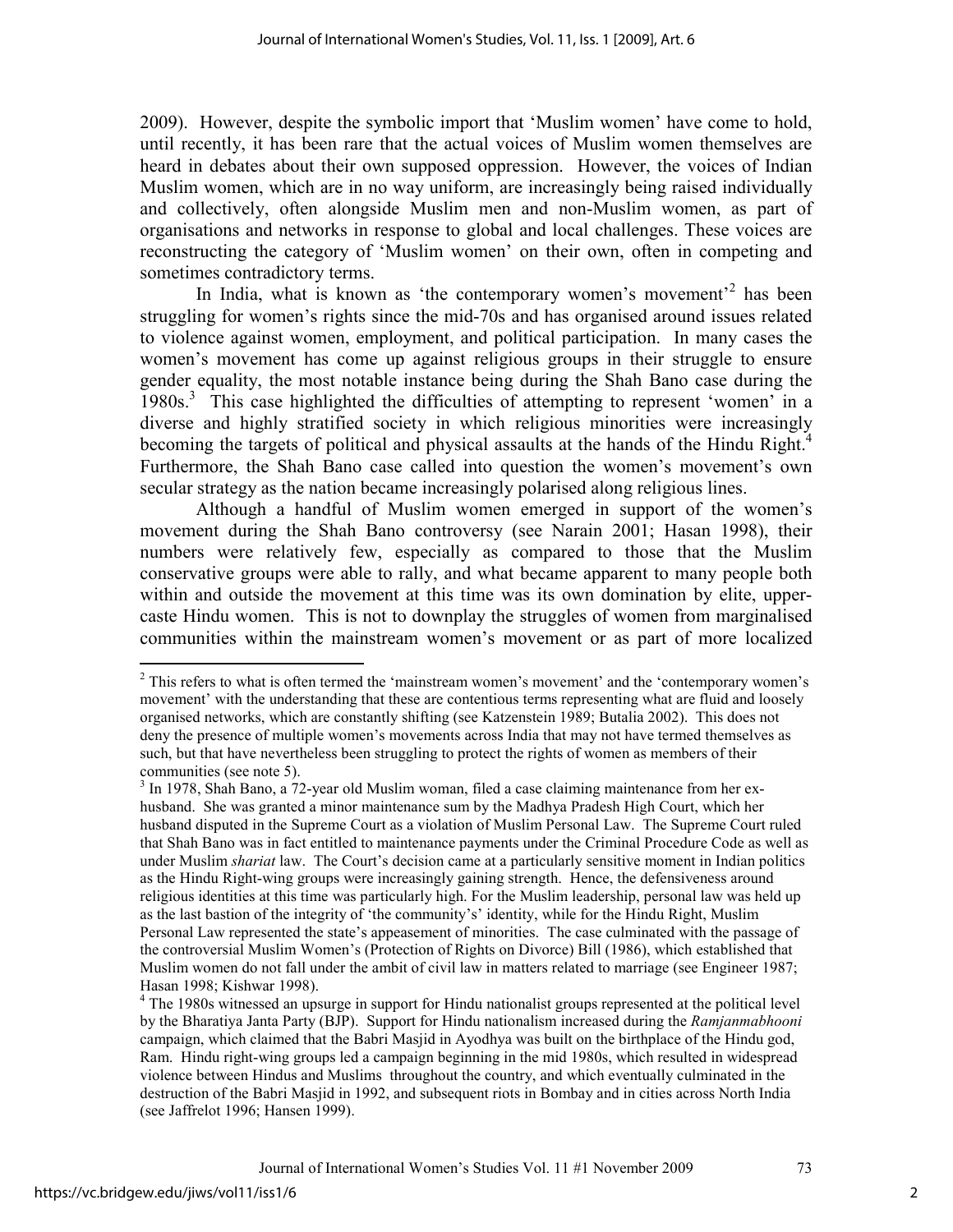movements for social change, nor is it arguing that the mainstream women's movement did not struggle for the rights of women from marginalised communities.<sup>5</sup> However, the lack of Muslim women's voices within the Shah Bano debates, as well as the critiques of the autonomous women's movement made by dalit women's groups during the 90s (see Dietrich 2003) highlighted the lack of representation and leadership of women from marginalised groups within the urban-based, mainstream women's movement.

The situation has been slowly shifting over the past two decades with women from marginalised communities beginning to organise both within the women's movement as well as independently into coalitions, networks and burgeoning movements. Subramaniam (2006, p. 50) discusses these changes:

 The movement in the 1990s has experienced increasing tension. In the context of globalisation, linkages through transnational borders have provided opportunities for bringing issues of concern for women to the forefront. At the same time, local challenges have developed to counter the domination by urban-based, educated elite women of the movement…These developments have opened avenues for newer groups (organized along caste and religious lines) to assert themselves within the wider umbrella of the movement.

 While the women's movement has always tried to address the problems of all women under the banner of 'sisterhood', it has been largely led by urban, upper-caste Hindu women. The emergence of new forms of organising by women of marginalised communities at the national level over the past two decades opens up the space for a more complex understanding of multiple systems of power based on class, caste, religion and gender, which enriches the women's movement as a whole as well as the political sphere in general.

Muslim women-led groups and networks began appearing during the late 1980s and 1990s in urban centres across the country, and although they may continue to be relatively few in number, their voices are increasingly gaining national attention through their vocal participation in debates related to Muslim women's rights. Recent prominent cases involving Muslim women that have been highlighted by the media, including that of Gudiya in 2004 and Imrana in 2005,<sup>6</sup> demonstrated the growth in organising amongst

 $\overline{a}$ 

<sup>&</sup>lt;sup>5</sup> In fact, many of the cases that became rallying points for the women's movement were those of women from the most marginalized sections of society. For example, two cases of custodial rape during the 1980s, that of a poor Muslim woman, Rameeza Bee, and a tribal girl in the Mathura rape case, raised a national outcry by the women's movement (see Butalia 2002). The women's movement has also taken up issues of socio-economic justice such as women's employment and women's land rights since its inception (see Kumar 1993). Furthermore, women from marginalized communities have long been active participants in more localized movements for social change, whether these were identified as 'women's movements' or not. For example, women were some of the most active members of the Shahada movement, which was a movement led by tribal Bhil landless labourers in Maharashtra during the 1960s as well as being at the forefront of the Chipko movement, which emerged in the Himalayan foothills during the 1970s (*ibid.*). <sup>6</sup> The case of Gudiya sprang to national attention in September 2004. Gudiya was young woman whose first husband, while serving in the Indian army, had been missing for several years. She subsequently remarried and was expecting a child with her second husband when her first husband returned. Despite her wishes, the local religious clerics in her village ordered her to return to her first husband, which was later backed up by more prominent religious clerics at the national level. In the end, Gudiya returned to her first husband and tragically died two years later as a result of complications related to childbirth. In Imrana's case, which occurred in June 2005, a woman was allegedly raped by her father-in-law. Upon hearing about this, local religious clerics deemed her marriage to her husband to be invalid as she was now technically 'married' to her father-in-law. Imrana's father-in-law was finally arrested and sentenced to ten years in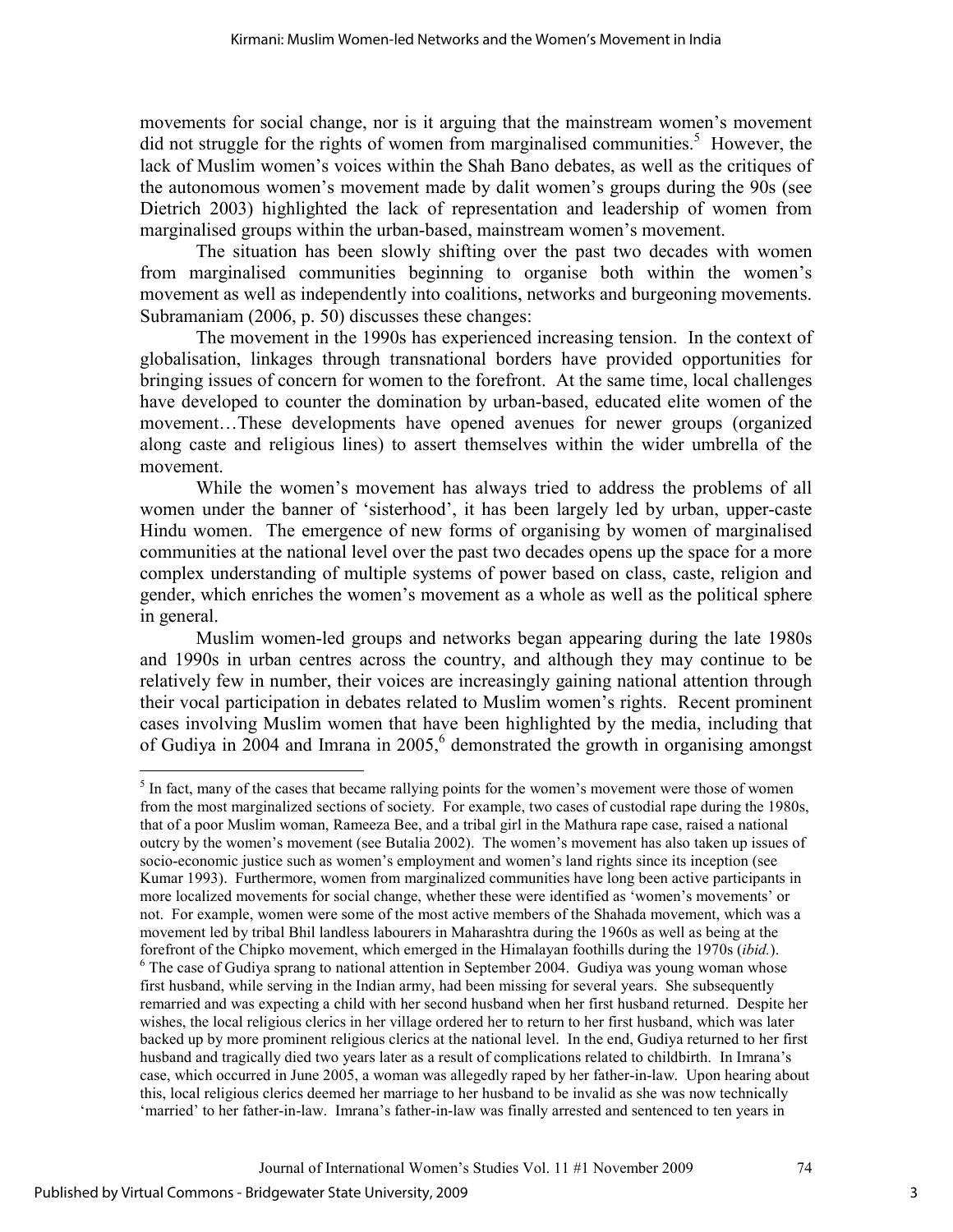Muslim women since the time of Shah Bano, with several Muslim women-led groups vocal in their opposition to the diktats of the conservative *ulema* [Muslim clergy]. These groups both challenge the dominant construction of the 'oppressed Muslim woman' by presenting themselves as articulate and powerful agents, as well as continuing to draw attention to the multiple forms of discrimination and exclusion that Muslim women in India face. They rally around the issue of personal law, presenting a counter-voice to the orthodox position taken by the All India Muslim Personal Law Board  $(AIMPLB)$ ,<sup>7</sup> as well as highlighting wider issues faced by Muslim women that have not been addressed by the male-dominated *ulema*, the state, or in any depth by the women's movement including religious and gender-based insecurity resulting from communal violence as well as social, economic and political marginalisation and discrimination.

Although the Shah Bano case sparked a slew of interest on the issue of 'Muslim women's rights', little has been written since this time about the developments within and outside of the women's movement on this issue. Building on the work of Vatuk (2008), who explores the emergence of a nascent 'Islamic feminist movement' in India, this paper looks at the formation of two networks in particular, the Muslim Women's Rights Network (MWRN) during the late 90s and the Bharatiya Muslim Mahila Andolan<sup>8</sup> (BMMA) in 2005. These groups employ what Spivak has termed 'strategic essentialism' (1989; 1990; 1993) by using the unifying category 'Muslim women' in order to organise politically for greater rights. The MWRN and the BMMA are hence engaged in both undoing 'Muslim women' as a category that represents passive victim-hood, and recreating this identity in a positive manner as a means of claiming power and space within the political sphere. Based on semi-structured interviews with members of these networks conducted between September and December 2008 alongside others who advocate for Muslim women's rights, this article explores these networks' ideologies, strategies, activities, and relationships with both the *ulema* as well as with the wider women's movement.

#### **Muslim Women's Networks and their Engagement with Islam**

The passage of the Muslim Women's Protection Act (1986) after the Shah Bano controversy, which reaffirmed the authority of Muslim Personal Laws<sup>9</sup> in cases involving maintenance after divorce, was viewed as a defeat by members of the women's movement, who felt that they had been unable to overcome the influence of the orthodox Muslim leadership on the state. However, as Giugni (1998) points out, social movements can often have multiple effects, many of which may not be immediately apparent. A

 $\overline{a}$ 

prison following an outcry by women's NGOs and the media against the ruling of the local clerics. The facts of both cases are highly contested, but both led to a stand off between women's groups and religious clerics, which was immediately picked up and magnified by the national media (see Naqvi 2006).

<sup>7</sup> The All India Muslim Personal Law Board (AIMPB) was created in 1973 in India with the primary aim of protecting Muslim personal laws from government interference. Since this time, the AIMPLB has publically commented on a number of issues related to the status of Muslims in India, including prominent cases involving women's rights as well as issues such as the Babri Masjid demolition. It is a mostly-male body composed of a mixture of *ulema* as well as lay people from various parts of the country representing different Islamic schools of thought.

<sup>8</sup> In Hindi, this means 'Indian Muslim Women's Movement.'

<sup>&</sup>lt;sup>9</sup> India has a separate set of personal laws for each religious group, Hindus, Muslims, Christians and Parsis. These laws deal with issues related to the family including marriage and inheritance.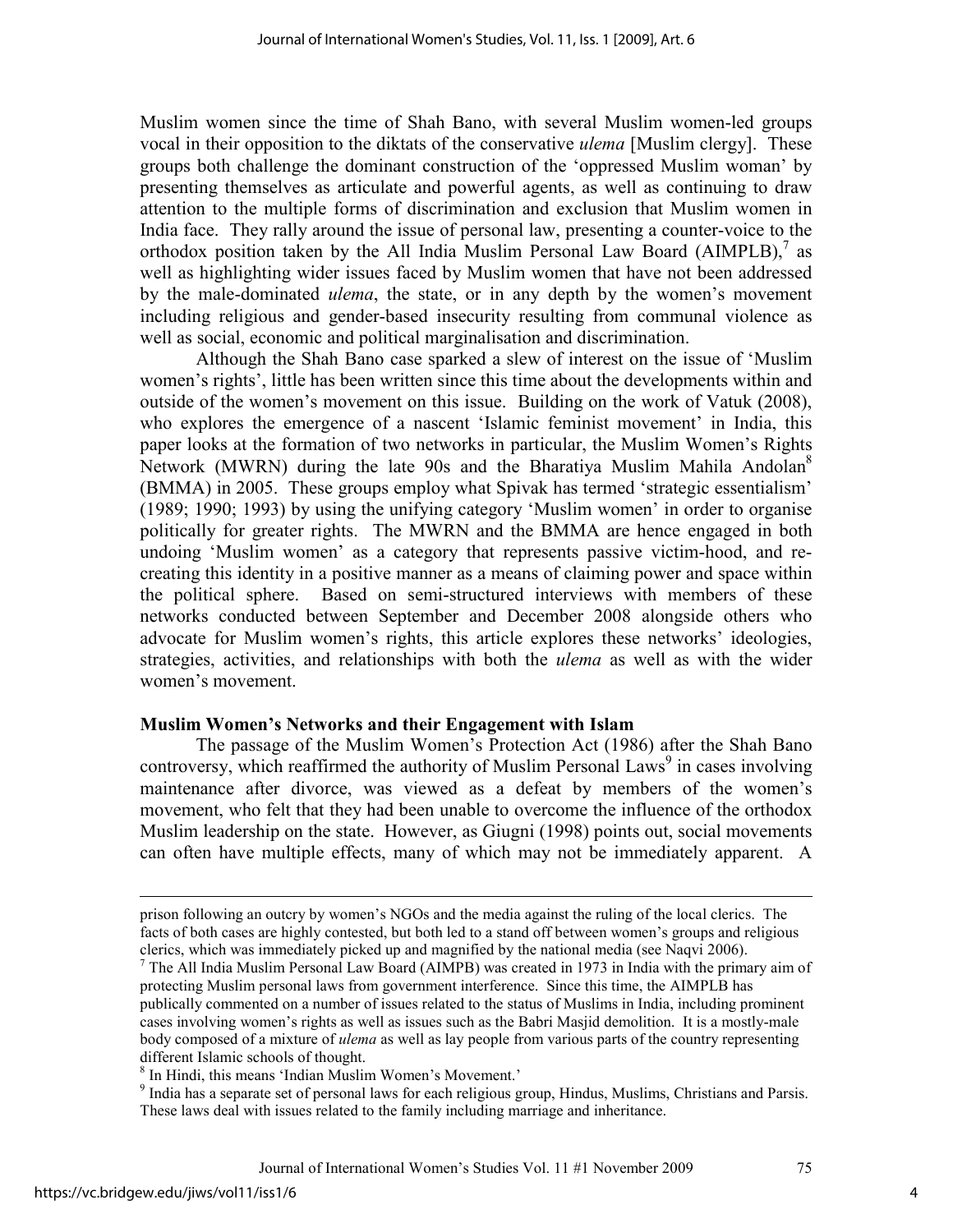diffuse, yet significant, impact that a movement can have is to increase the level of democratisation of a society (*ibid*: xii). The heightened interest in the issue of Muslim women's rights as well as the appearance of groups during the late 1980s and 1990s that were led by and worked with Muslim women can be seen as an important ripple effect of the campaigning that took place around the Shah Bano case. Groups such as Awaaz-e-Niswan (AeN), which spearheaded the formation of the MWRN, as well as the Women's Research Action Group (WRAG), which was part of the MWRN but is now aligned with the BMMA, were both founded between the late 1980s and early 1990s in Mumbai and were at least partially influenced during their foundational phases by the debates around Muslim Personal Laws that had been taking place since the mid-80s.<sup>10</sup>

The Muslim Women's Rights Network is a loose network of women's organisations spread across the country, some but not all of which are led by Muslim women. Their first meeting was held in 1999 in Mumbai, and they have subsequently met on an annual basis in different cities around the country (Vatuk 2008). The MWRN focuses on issues related to Muslim personal laws including advocating for a ban on the practice of triple *talaq<sup>11</sup>* as well as securing women's matrimonial rights. They also work on creating understanding between women across religious boundaries, and they actively encourage the participation of non-Muslim women in their campaigns.

Although they work on securing rights for Muslim women, they do so from a 'human rights perspective' rather than a religious-based perspective—a point which has been the cause of on-going discussion and debate within the network. Saba, a member of the MWRN in Mumbai, says that they are not confined to working within a religious context: 'If we get rights within religion then fine, and if not then we look at gender justice and we look towards human rights to inform whatever our interventions will be' (23 September 2008). In this way, although they are not opposed to religion and recognize the rights of individuals to practice their faith, they are clear that their main priority is protecting women's rights at all costs. This was one of the main points of divergence between the MWRN and those that went on to form the BMMA.

The Bharatiya Muslim Mahila Andolan was formed more recently in 2005, and is also composed of organisations working with Muslim women across the country, many of which had previously been part of the MWRN. The BMMA also includes a large number of individual members, 10,000 at the time in which fieldwork was being conducted, spread mainly across the states of Maharashtra, Gujarat and Uttar Pradesh. Although the BMMA advocates around the issue of matrimonial rights, their main objectives are broader and focus on improving the socio-economic status of the Muslim community as a whole and promoting the role of Muslim women within the community to act as leaders. They also highlight issues related to caste within the Muslim

l <sup>10</sup> It is important to point out that, like the women's movement as a whole, both the MWRN and the BMMA include a multitude of opinions, which are constantly evolving in response to internal debates and shifting contexts. Therefore, it is misleading to present either as having a unified stand.

<sup>&</sup>lt;sup>11</sup> This is the practice of pronouncing '*talaq'* (divorce) three times in one sitting, which according to the Muslim Personal Laws as they stand, is a valid form of divorce. However, there is widespread disagreement amongst Islamic scholars as to whether this is permissible in Islam. Women's groups have long been campaigning for an end to this practice, arguing that it violates women's rights and goes against the spirit of the Quran. The Bombay High Court also ruled in 2001 that a divorce was not legal unless it had been preceded by a process of arbitration and attempts at reconciliation (see 'Triple *Talaq* Not Good Enough…' 21 January 2007).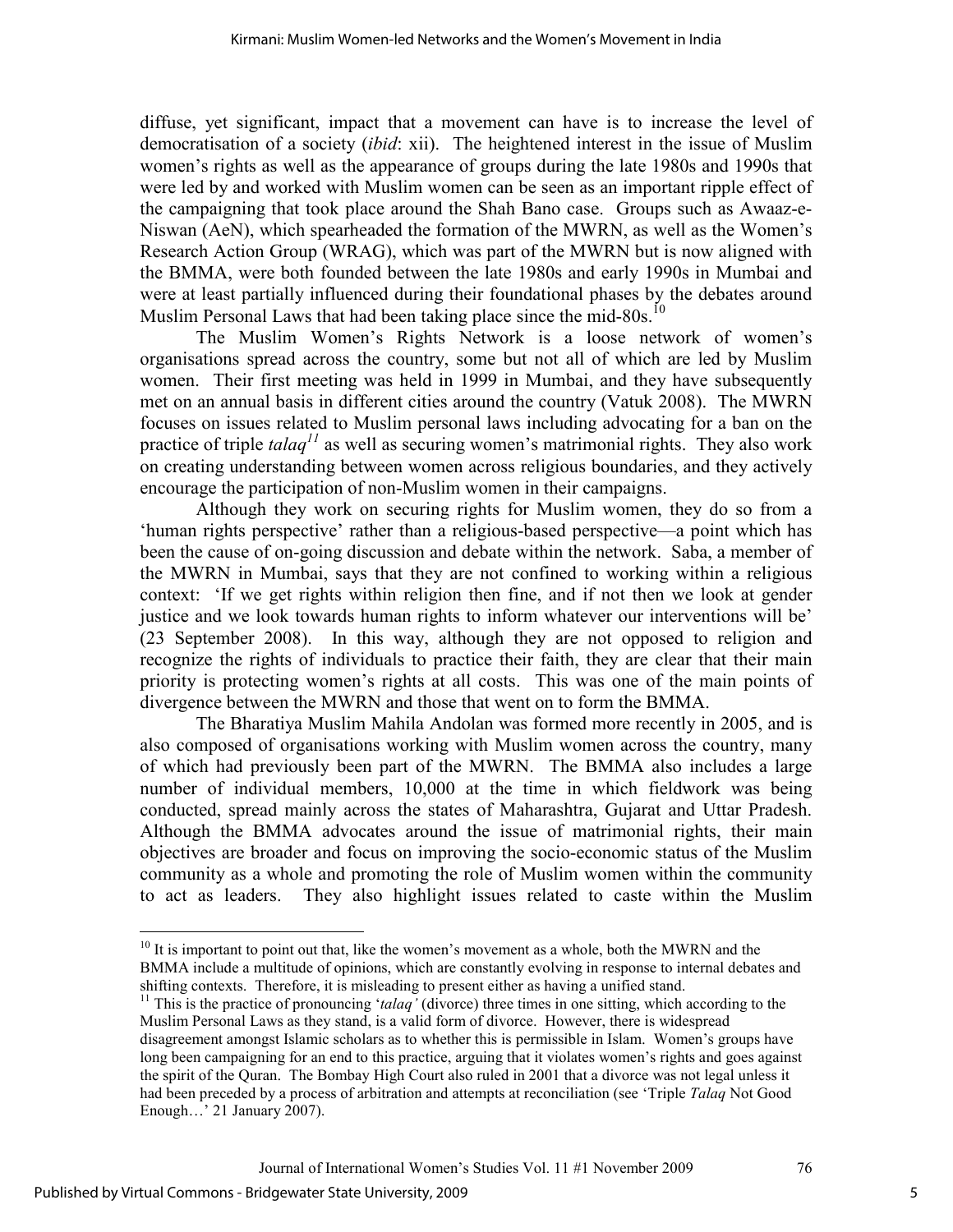community, recognising the inequalities not only between Muslims and the wider society but within the Muslim community itself. Their pamphlet states that the values of 'democracy, secularism, equality, non-violence, human rights, and justice will be their guiding principles,' which is similar to the approach taken by the MWRN. However, it adds that they believe in 'positive, liberal, humanist, and feminist interpretations of religion for ensuring justice and equality.' In this way, the BMMA is attempting to combine the values of secularism with progressive interpretations of Islamic texts.

Unlike the MWRN, which is tolerant but not celebratory of religion, the BMMA actively engages with Islamic texts as part of their strategy with the conviction that such an approach will lead to justice for women. Noorjehan Safianiaz, a founding member of the BMMA who works with WRAG, talks about the importance of addressing religious identity in the current political climate:

 Given the context of the issue of identity crisis that the community is going through, and given the status of Muslim women in the community…if you go and tell this Muslim woman who is a minority within a minority…'look, damn with your religion, I want you to come out on the streets and protest and demand your rights, but please keep your religion within your house'….That was what was the point of departure with the mainstream women's movement….I'm a Muslim, and I am not apologetic about that, and I do not want to deny my identity. (22 September 2008)

 Members of the BMMA argue that as religion is intrinsic to the identities of the majority of Muslim women, it therefore must inform their vision and strategies. By advocating for a progressive understanding of Islam, they aim to work within a framework that is acceptable at the community-level in a context in which religious identity has become increasingly important. They do this by working with Indian advocates of 'Islamic feminism' such Asghar Ali Engineer (see Engineer 1995) and Zeenat Shaukat Ali (see Ali 1996), both of whom have written extensively about women's rights in Islam and the need to reform Muslim Personal Laws in order to reflect the principles of justice and equality enshrined in the Qur'an.

This follows an international trend amongst advocates of women's rights in Muslim communities, which began in the early twentieth century in the Middle East but has accelerated and spread since the early 1990s (see Mojab 2001). Attempts to interpret Islamic texts from a feminist position have been undertaken in various parts of the world with scholars such as Mernissi (1991), Ahmed (1992), Hassan (1996) and Wadud (2006) pointing to the supposed corruption of Islam over the centuries by patriarchal cultures. In Malaysia, the group Sisters in Islam promotes feminist interpretations of Islamic texts as a means of arguing for women's rights (see Othman 2006).<sup>12</sup> These Islamic feminist approaches have sparked a great deal of debate and criticism within feminist circles for being limited in their ability to challenge power structures (Mojab 2001; Moghissi 1999), for reifying Islam and falsely divorcing it from its historical, political and cultural context (Kandiyoti 1991; Phillips 2009), and for inadvertently legitimizing Islamist discourses by projecting Islam as the only valid source of authority and thus closing the space for secular feminist arguments (Zia 2009; Balchin 2003). These debates also continuously

l

 $12$  Furthermore, the Women Living under Muslim Laws (WLUML) network has long been facilitating debates and discussions amongst feminists working in Muslim communities, including both those feminists who take religious approaches as well as those that take secular approaches, without advocating for any singular approach themselves.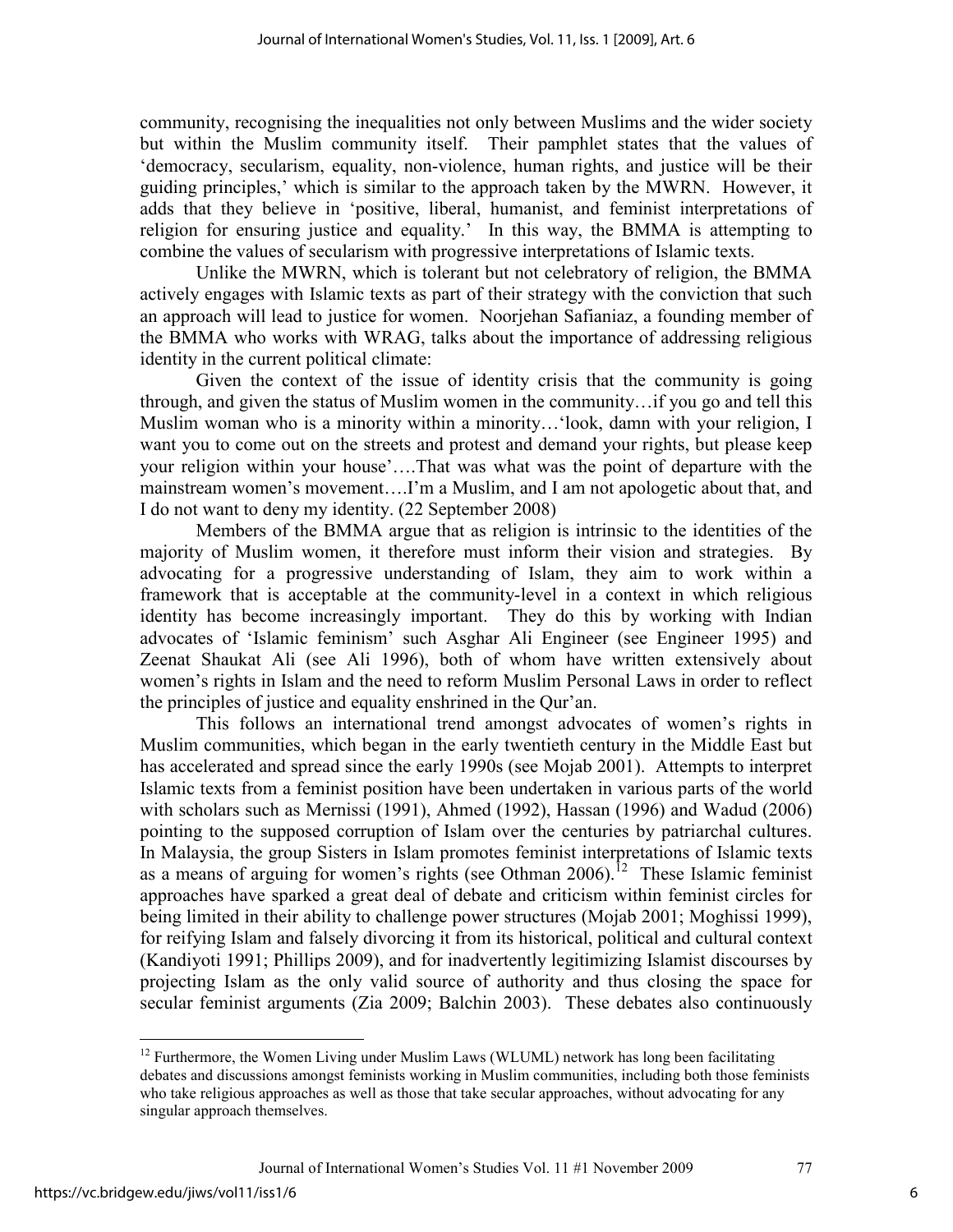take place within and amongst the MWRN and the BMMA, with the MWRN leaning towards secular approaches and the BMMA opting for an 'Islamic feminist' approach.

 Despite these differences in approach, both groups have also attempted to positively engage with Islamic laws in a practical manner through their advocacy of the concept of the *nikahnama*, or Muslim marriage contract, which they see as a possible means of providing security for women within the framework of Islamic marriages. This campaign, which attempts to insert protections for women within the marriage contract, was begun by advocates of Muslim women's rights during the early 1990s and was later picked up the MWRN and the BMMA. Both networks have drafted their own 'model *nikahnama*', which aims to ensure that women have financial security as well as protection from arbitrary divorce and the right to initiate divorce proceedings themselves. Although this campaign has had a limited impact in terms of numbers of actual marriages performed, partially because of the reluctance on the part of local religious clerics, it has been an effective means of raising awareness about the issue of matrimonial rights within communities.

Both networks are also in agreement in their criticism of the AIMPLB and question their right to represent 'the community.' The MWRN attempted to engage with the AIMPLB throughout the 1990s through letters detailing the cases of the women with whom they were working to which they received no response. However, many of its members, along with others engaged with the issue of Muslim women's rights, were finally invited to a meeting with the AIMPLB in 2001, which was held at Jamia Millia Islamia University in Delhi. Although the meeting raised many of the activists' expectations that the Board could change, according to those who attended, it was largely a disappointment. Naseem describes the interaction that occurred during this meeting:

 There were a lot of groups working with Muslim women and they presented their problems to them. Several women took the microphone and said with anger that 'this is what happened to us,'... but they [the AIMPLB] didn't react, and they were also getting angry that these women are not observing *parda* [female seclusion]. (20 September 2008)

 For many of the activists that were in attendance, the lack of receptivity of the Board members was disappointing and a sign of their superior attitude towards women's groups. Many had hoped that the AIMPLB would commit to reforming personal laws, banning triple *talaq* and releasing their own model *nikahnama*, because although they have no statutory powers, the AIMPLB is recognised as wielding a great deal of informal influence over Muslim communities because of their reputation as being religious authorities. However, what became clear to many who attended was that the AIMPLB is not interested in making any changes to what they see as divinely ordained practices, and nor do they have the legal power to do so because, as they themselves pointed out at the meeting, they, like the women's groups, are 'just an NGO'. It was after this meeting that many women's activists recognised that engaging with the AIMPLB was a 'futile effort' and a 'bankrupt strategy' both because of their lack of power as well as their ideological position.<sup>13</sup>

 $\overline{a}$ <sup>13</sup> The AIMPLB eventually released its own copy of the model *nikahnama* in 2005, which was most probably the result both of the initiative of its own members as well as external pressure from women's groups. However, this was met with scorn by most women's groups because they felt it did not outline sufficient protections for women and particularly, it does not include a provision for women to have the right to divorce their husbands and neither does it discourage the practice of polygamy. It also states that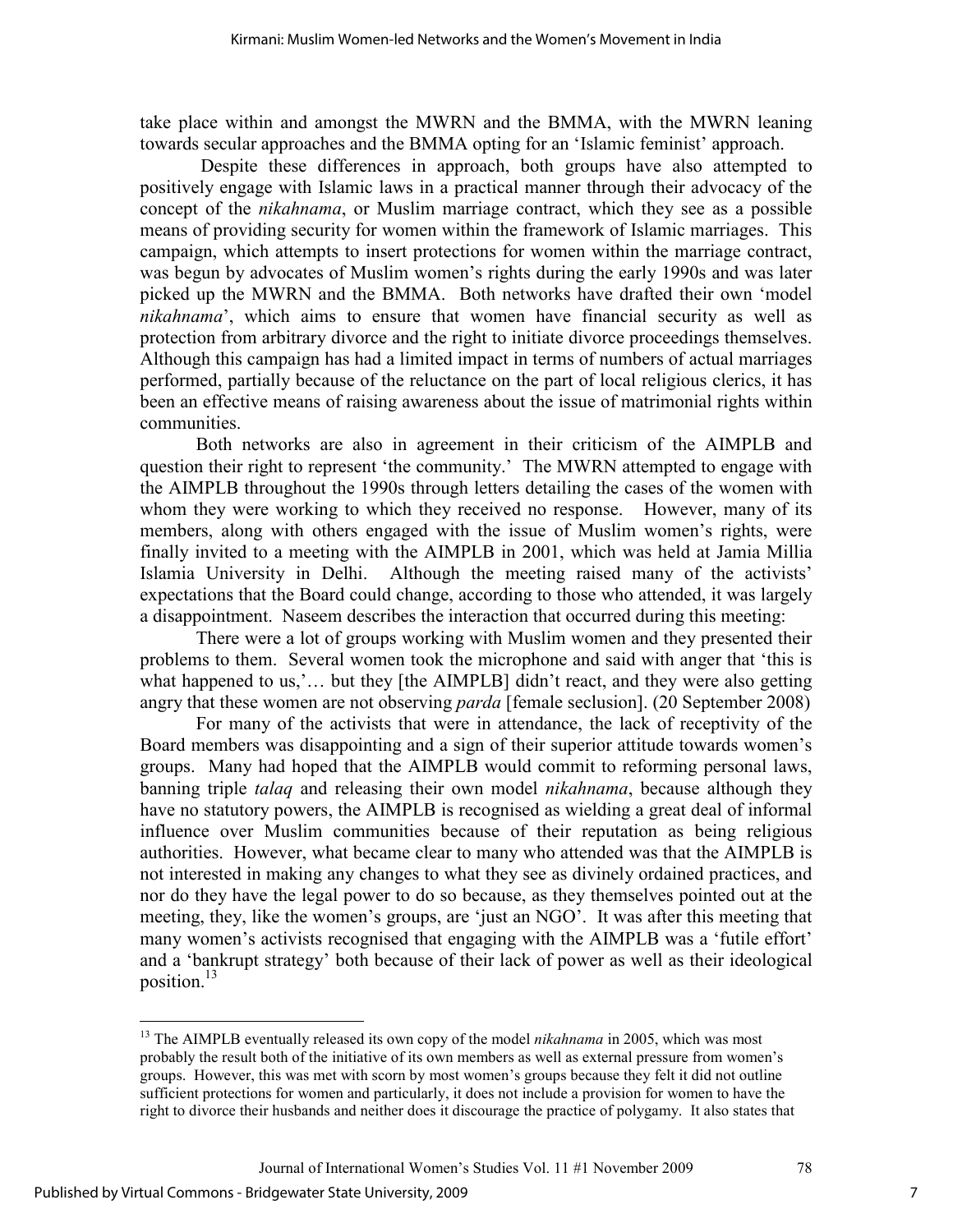Noorjehan Safianiaz blames the state for granting the AIMPLB symbolic authority. When asked why the AIMPLB receives so much attention when it is not a statutory body, she says:

 It's the state [that is responsible]. If there's anything to do with Muslims, they call the Board because they don't have an alternative, so that's why our idea is that we should become as strong as the board. Next time if the state wants to take any decision, they cannot do it without Muslim women…but for that we really have to work hard and strengthen ourselves. (Noorjehan Safianiaz, 22 September 2008)

 Hence, the BMMA hopes to become an alternative voice representing the Muslim community both within public discourse as well as vis-à-vis the state. Alongside the BMMA's aspirations to challenge and eventually supersede the AIMPLB's influence, the appearance of several newer personal law boards in recent years represents a direct threat to the AIMPLB's previously unchallenged authority to govern on issues related to *sharia*. Both the Bareilvi school of thought and the Shia sect formed their own respective law boards in 2005 ('Shia Sect Forms Personal Law Board' 2005). Furthermore, an All India Muslim Women's Personal Law Board was formed in the same year in Lucknow (Vatuk 2008). Although none of these groups has acquired the same level of authority as the AIMPLB, the very appearance of alternative law boards presents a strong challenge to the AIMPLB's power and dominance and calls attention to the diversity of viewpoints within the Muslim community.

# **Both Part of and Apart from the Women's Movement**

While the dominant strand within the mainstream women's movement has espoused secularism and has even been explicitly anti-religious at times, due largely to atmosphere of cultural radicalism in which it was born (Omvedt 1993), during the 80s certain actors within the women's movement began to co-opt and reinterpret Hindu religious symbols in an attempt to gain support amongst a larger group of women. Rajeswari Sunder Rajan (1998, p. WS36) points to the strategic use of religious symbolism by certain actors within the women's movement who 'invoked 'traditional' (read: Hindu) symbols in some cases as a means of diluting, if not countering, the western bias of 'feminism'.' Hence the first feminist publishing house in India was named 'Kali for Women', after the Hindu goddess. Similarly, the women's journal *Manushi*, edited by Madhu Kishwar, who has been one of the staunchest critics of 'western'-style secular feminism, published articles related to women's spirituality and feminine religious symbolism in a bid to explore indigenous 'cultural traditions' for sources of female strength. These developments, although limited in extent and highly contested within the women's movement (see Rajan 1998; Agnes 1995), may have contributed to the exclusion of non-Hindu women from the mainstream women's movement.

Despite the shift away from using Hindu symbolism outright and the growing awareness of differences in power between women since the 1990s, critics argue that the mainstream women's movement has continued to be coloured in its approach and agenda by upper caste Hinduism. Questions related to representation within the Indian women's movement reflect the shifts that have been occurring within women's movements in

 $\overline{a}$ 

wives should obey their husbands, stipulating that, they should ask their husbands' permission before leaving the house (AIDWA Memorandum 2005).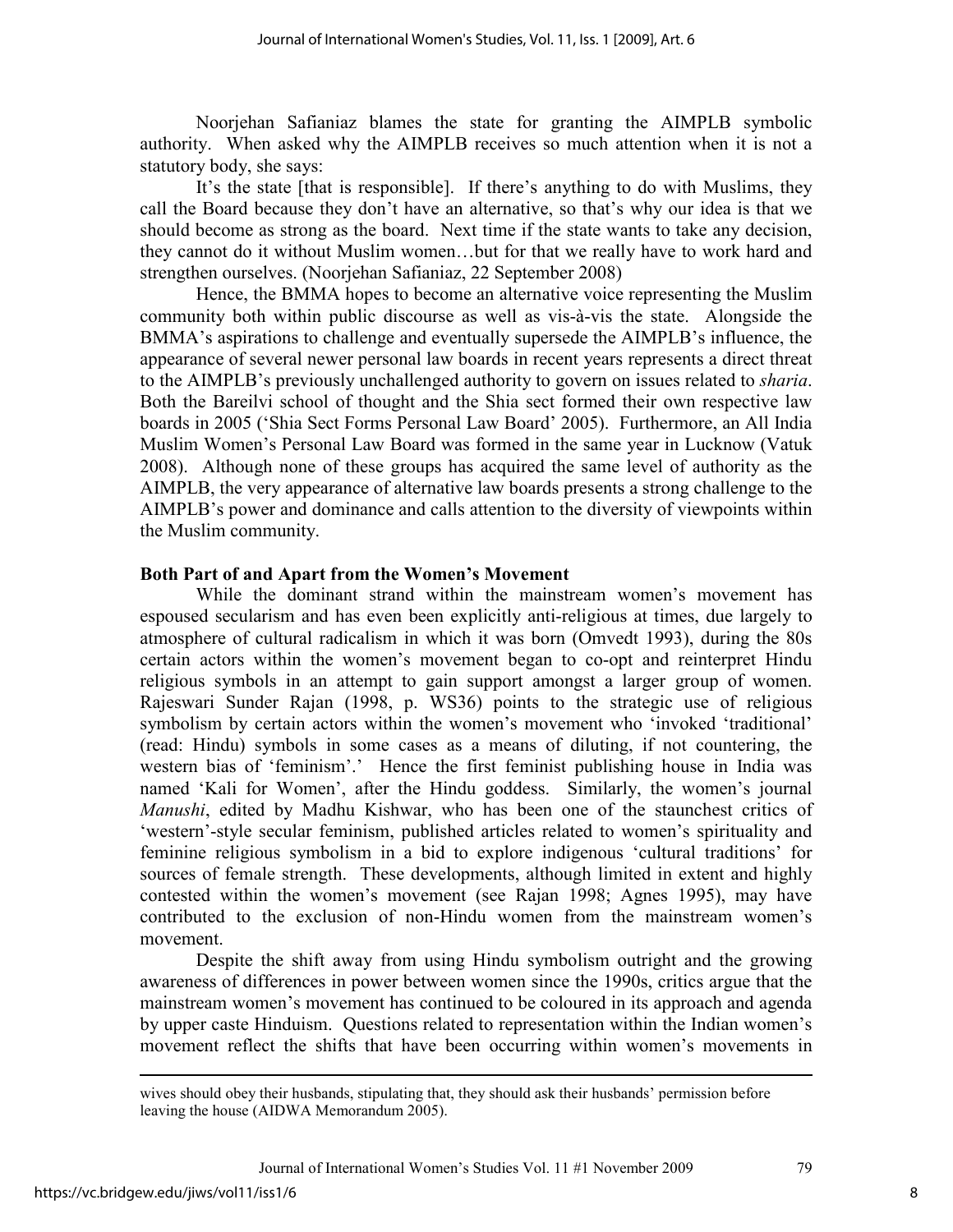various parts of the world since the 1980s. In the US context, for example, women of colour have questioned the hegemony of white, middle class women within the women's movement (hooks 1982), and have argued for an approach that took into account multiple forms of oppression, combining gender, race and class, and pointing to the intersectionality of identities (Andersen 2005) and different 'matrices of domination'(Collins 1990). In the UK as well, black and Asian women questioned the hegemony of white feminist movements, which did not address the imbalances of power between different groups of women (Amos and Parmar 1984). Similar processes of reflection also took place within women's movements in Africa and Latin America during this period, as women marginalised by multiple social factors highlighted the complexity of oppression (see de la Rey 1997; Sternbach *et. al.*1992).

The Indian women's movement has been criticised by women belonging not only to the Muslim community, but also by dalit and Christian woman. Flavia Agnes speaks about her own alienation from the women's movement because of her Christian identity. She says that although she never thought of herself as a 'Christian feminist', she was treated as such by other members of the women's movement:

 Somewhere in the 1990s, many of us began to think that some are more equal than others. Some realities become more real. Some issues become more important. I personally feel that equality is being articulated in the context of urban, middle class, upper caste, Hindu women. They may take up many issues but it is from their perspective. (Flavia Agnes, 20 December 2008)

 Agnes argues that the women's movement takes upper caste Hinduism as the norm and treats women from minority communities as representatives of their respective groups. Dalit women have also expressed this sense of alienation from the mainstream women's movement, who they argue has not sufficiently addressed the issue of castebased oppression (Dietrich 2003).

Many of the members of the MWRN and the BMMA echo the sense of alienation and disillusionment with the mainstream women's movement, although their respective responses are different. While members of both networks trace the origins of their feminist consciousness to the mainstream women's movement, the MWRN continues to see itself as part of the wider women's movement. Hasina Khan argues that their positioning within the women's movement is important both ideologically and strategically:

 Muslim women do need to make a space for themselves, but this does not mean that Muslim women make their own space and also carry out their struggle alone. If we say this, then we might become divided. Then we will say that Hindu women also should fight for their own rights and create their own space. Then we will not be able to call ourselves 'a women's movement.' There will be a Muslim women's movement, a Hindu women's movement, a Christian women's movement. (26 September 2008)

 Hasina expresses her commitment to a secular approach that transcends religious boundaries. She argues that Muslim women will only be successful in their struggle if they have the support of women of other religious communities. At the same time, she acknowledges the need for Muslim women to create a space in which they can articulate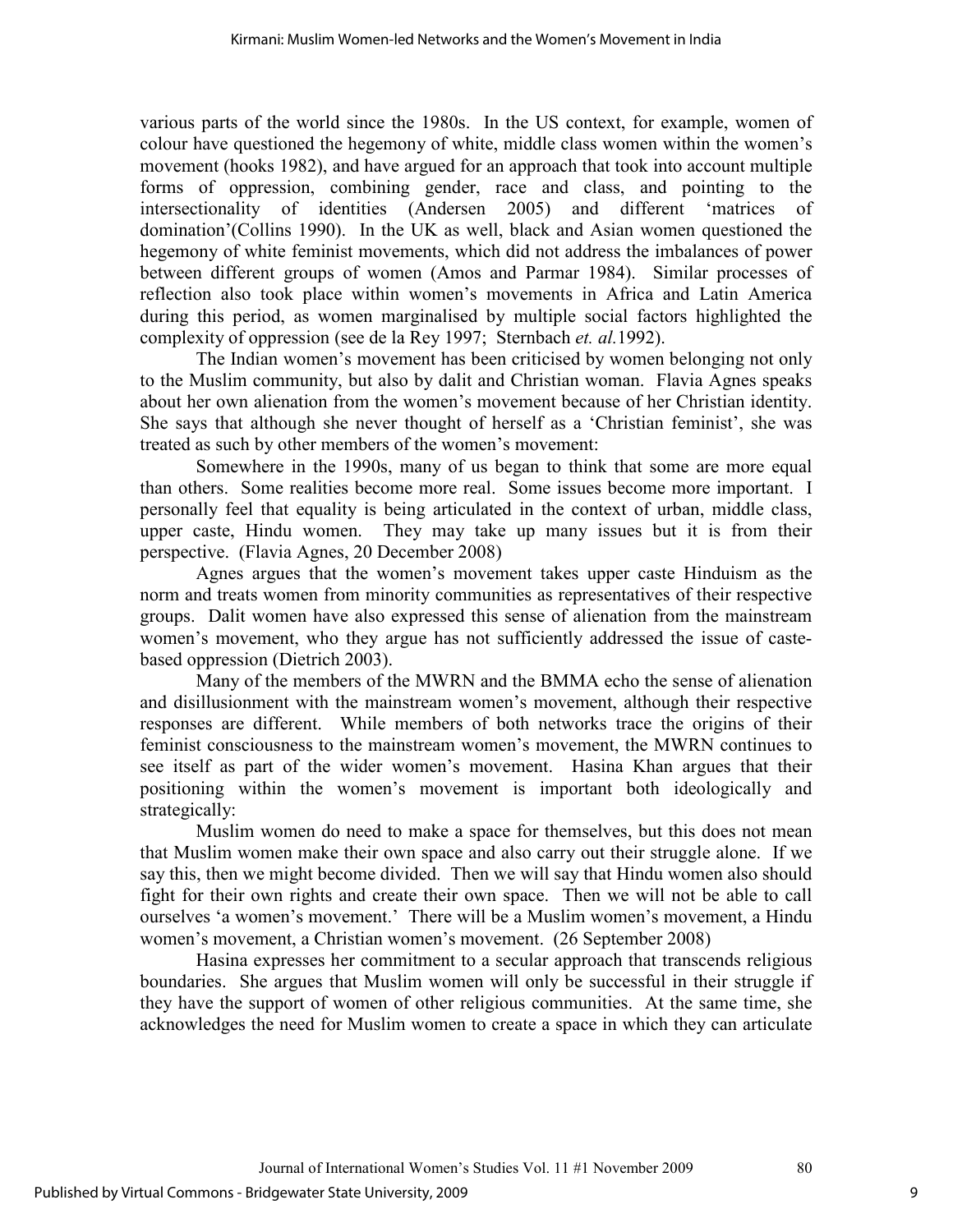their particular problems, but she does not see this as an exclusive space. Rather, she is hopeful that solidarity of purpose can exist despite religious divisions.<sup>14</sup>

Similarly, Naila<sup>15</sup> says that the women's movement has made a space for Muslim women, but she is also aware of its limitations:

 If you look at it from the perspective of the [women's] movement…Muslim women's questions have undoubtedly been given a place. The pillars of the movement have been of equality from women's perspectives no matter what religion they belong to…but at some point we will have to consider the fact that, before speaking about a particular group you have to make sure that that community is also with you….If questions are being raised about the Muslim community, then it is very important that the Muslim community is also with you. (26 December 2008)

 Although Naila has a positive overall impression of the women's movement and its commitment to women of all communities, she also addresses its limitations. She points to the inability of the women's movement to gain acceptance amongst women and men at the community level, but she is of the opinion that the movement can be changed from within by engaging with social issues at the grassroots.

On the other hand, the BMMA is more forthright in arguing that the women's movement has failed to address the needs of women from marginalised communities because of its historical domination by upper caste Hindu women, and that there is a need to create a separate movement is led by and dominated by Muslim women. Zakia Jowher, who works with Action Aid and is a founding member of the BMMA, says that this sense of alienation from the mainstream women's movement is shared across various marginalised groups:

 In our vision mission document it is very clear that we will always build our struggle along with other excluded people, which includes all of the dalits and adivasis, all other women, and the workers, labourers, all other excluded people….We are very clear that whosever's fight it is, they are the ones who should lead. We don't need a Brahmin woman to come and lead us….If for 60 years we haven't received justice, it is because the males have led, and within the women's movement its always the women from the creamy layer who lead it….Why is it that after all of these years of the women's movement, your hair has gone white, and you walk with a cane, but still it is only you who gets up on the stage and speaks? What about all of those hundreds and thousands of women that you would have ostensibly empowered? Why don't you let them come and speak? Why don't you let them take the leadership? (15 December 2008)

 Like Hasina Khan, Zakia argues that there should be solidarity across religious and caste boundaries. However, she is explicit that these alliances should be built between those who have been excluded from the structures of power rather than based on any notions of common 'sisterhood'. Zakia asserts that it is both the male Muslim leadership as well as the largely upper caste Hindu leadership of the women's movement that has hindered Muslim women and those from other marginalised groups to emerge as

 $\overline{a}$ 

<sup>&</sup>lt;sup>14</sup> However, at times members of the MRWN also feel that 'mainstream' women's organisations do not take the needs of Muslim women seriously. I attended the MWRN's 2008 meeting held in Kolkata. Despite the fact that invitations were sent to all of the major women's organisations in the state, there was hardly any representation from local women's organisations. Members of the MWRN expressed their deep disappointment with this lack of support and wrote an open letter to the women's groups nationally, which referred to a shared sense of 'ghettoisation within the movement.'

<sup>&</sup>lt;sup>15</sup> Name changed to protect the anonymity of the respondent.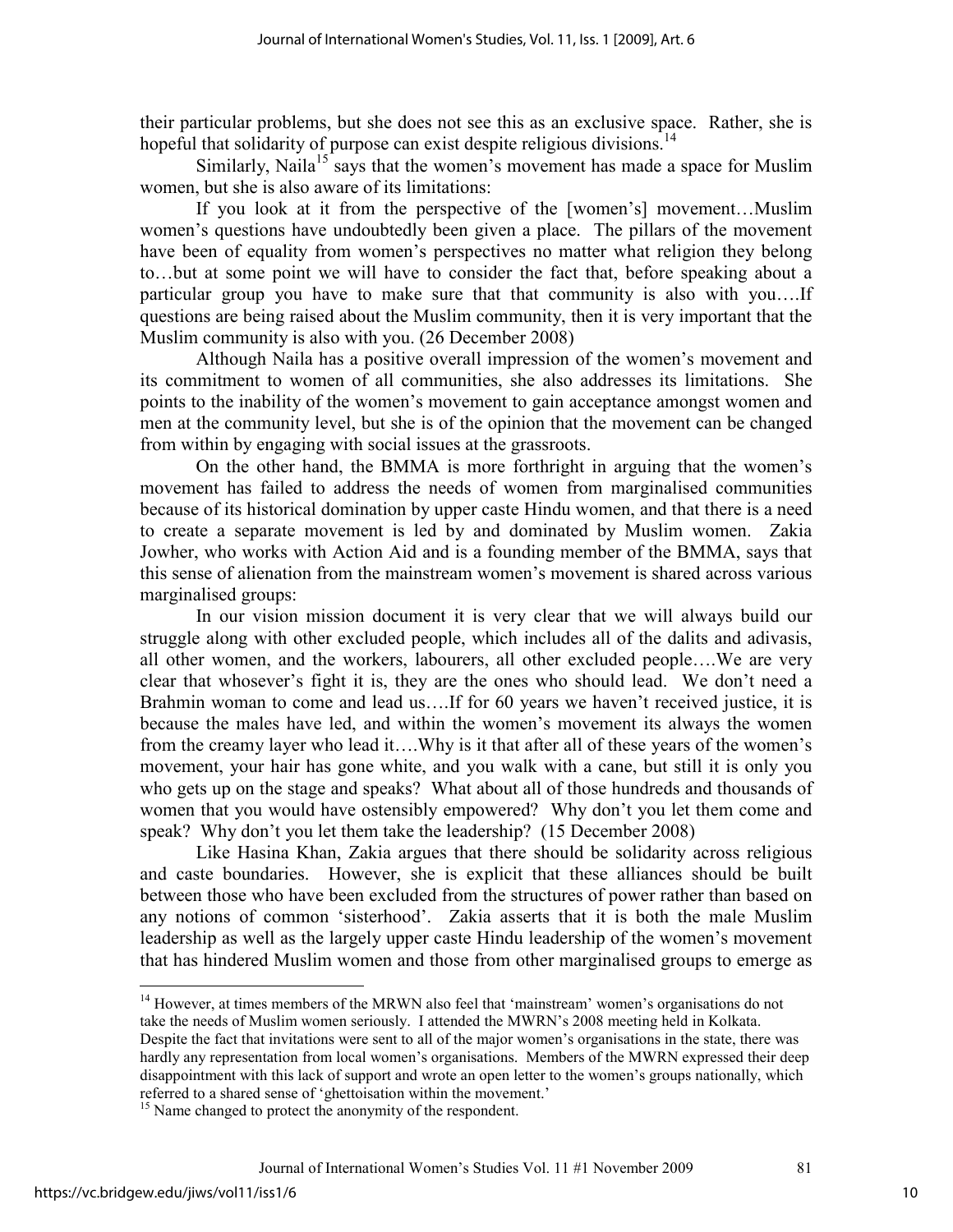leaders. It is for these reasons that she and others have felt the need to explicitly state that the BMMA should be composed largely of and be led by Muslim women.

# **Conclusions: Forging a Third Space**

The MWRN and the BMMA operate in a context in which the discursive space to discuss Muslim women's rights is in some senses expanding, with an increasing awareness of religious-based discrimination brought about by such developments as the Sachar Committee Report of 2005.<sup>16</sup> At the same time, however, advocates of Muslim women's rights continue to navigate in a political terrain that is restricted by a sense of insecurity and defensiveness *because* of the status of Muslims as a 'threatened minority' both as a reaction to repeated violence against religious minorities as well as the growing targeting of Muslims under the auspices of India's 'War on Terror' (see Navlakha 2009). In this context, any discussion of women's rights continues to be viewed as an attack on the community and a de facto vote for the politics of the Hindu Right. In spite of these limitations, the MWRN and the BMMA represent an important challenge to both the male-dominated *ulema* as well as to the mainstream women's movement through their innovative engagements with religious discourses and their questioning of the boundaries between religious and gender-based identities.

Although no legal reforms have taken place with regards to Muslim women's rights since the Shah Bano affair, the presence alone of Muslim women-led networks marks a significant shift in the discursive landscape. The creation of these networks is especially remarkable given the recent increase in insecurity amongst Muslims due to the 2002 Gujarat pogrom<sup>17</sup> and the series of terrorist attacks in cities across India between 2006 and 2008 including those that took place in Jaipur in May 2008 and the attacks that took place across Mumbai in November 2008, which have led to the targeting of Muslim men by the state authorities. Such an atmosphere could easily lead to silence on the issue of Muslim women's rights, as has been the case in the past. However, Muslim-women led networks are no longer allowing this to happen. As a young member of the MWRN , Aqeela, says:

 When riots happen, Muslim women's rights fall further behind, so our effort is that…Muslim women's rights aren't left behind. You can't say that there is an atmosphere or communalism or terrorism right now, so you cannot talk about Muslim women's rights. That is what we have always said in our campaigning no matter what the political atmosphere has been. (Aqeela, 20 September 2008)

-

<sup>&</sup>lt;sup>16</sup> The Sachar Committee Report, which was published in 2006 by the Government of India, found that Muslims as a whole lagged far behind other religious groups in terms of education, employment, and representation in government. The report sparked a national debate on the issue of religious-based discrimination, with some arguing that Muslims, like other marginalized groups, should also be part of the system of reservations and that the government should invest in the socio-economic development of the Muslim community in order to correct years of deprivation and discrimination.

<sup>&</sup>lt;sup>17</sup> In February 2002, fire was set to the Sabarmati Express in the Gujarati city of Godhra, which was carrying Hindu *karsevaks* (volunteers) from the site of the demolished Babri Masjid, killing the 59 passengers trapped inside the bogey. Although it is still unclear who set the fire, at the time the BJP-led government and media in Gujarat were quick to point to the finger at Muslim militants, thus unleashing a pogrom against Muslims across Gujarat, which claimed over 2000 lives and destroyed the homes and livelihoods of countless others. Though the violence at this time was isolated to the state of Gujarat, Muslims across the country became increasingly frightened for their own safety as reports of horrific violence filtered through the national media.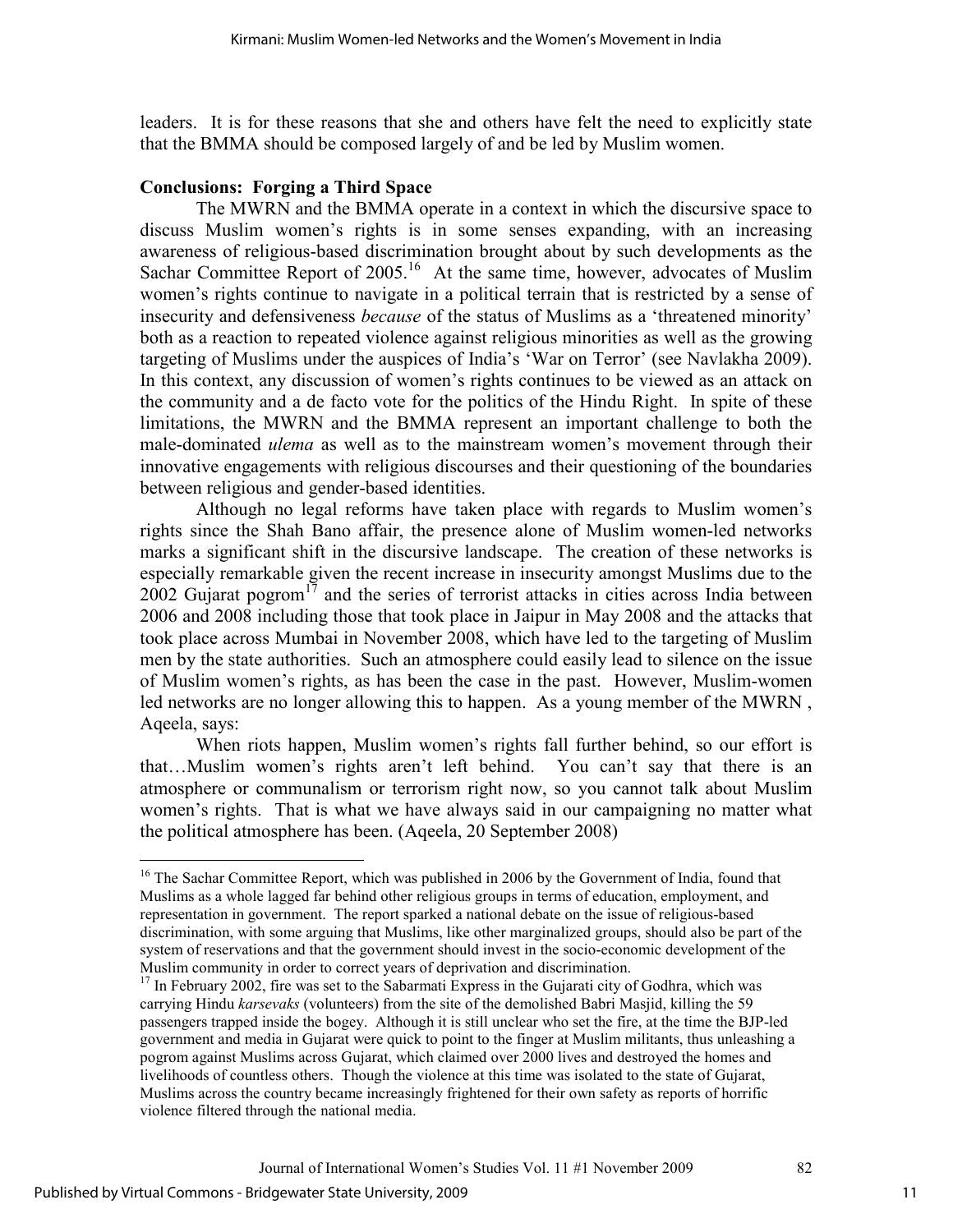Aqeela voices a new sense of determination and defiance that is growing amongst women of marginalized communities across India who are claiming their multiple identities and their right to self-representation.

The efforts of activists such as those involved in the MWRN and the BMMA are beginning to create a 'third space' (see Khan 1998) in which Muslim women are engaged in redefining their identities and reformulating relations of power, thus challenging the long-held notion that religious identity and women's rights are diametrically opposed as well as the notion that Muslim women lack political will or agency. These activists challenge such assumptions through their own political assertion and ideological diversity while at the same time refashioning the category 'Muslim women' as a means of organizing women to raise their voices and claim their rights while positively claiming their multiple identities.

#### **References**

- Abu-Lughod, Leila (2002). Do Muslim Women Really Need Saving? Anthropological Reflections on Cultural Relativism and Its Others. *American Anthropologist*. Vol. 104(3), pp. 783-790.
- Agnes, Flavia (1995). Redefining the Agenda of the Women's Movement within a Secular Framework, in *Women & Right-Wing Movement: Indian Experiences* by Tanika Sarkar and Urvashi Butalia (eds.), New Delhi: Kali for Women, pp. 136- 157.
- Ahmed, Leila (1992). *Women and Gender in Islam*. New Haven, CT: Yale University Press.
- Ali, Zeenat Shaukat (1996). *The Empowerment of Women in Islam*. Mumbai: Vakils, Feffer and Simons.
- All India Democratic Women's Association. AIDWA Memorandum to Muslim Personal Law Board on Nikahnama, 2 October 2005, http://www.wluml.org/english/newsfulltxt.shtml?cmd%5B157%5D=x-157-119982 (accessed on 6 November 2008).
- Amos, Valerie and Pratibha Parmar (1984). Challenging Imperial Feminism, *Feminist Review*, No. 17, pp. 3-19.
- Andersen, Margaret (2005). Thinking about Women: A Quarter Century's View, *Gender and Society*. Vol. 19(4), pp. 437-455.
- Balchin, Cassandra (2003). With Her Feet on the Ground: Women, Religion and Development in Muslim Communities, *Development.* Vol. 46(4), pp. 40-49.
- Butalia, Urvashi (2002). Confrontation and Negotiation: The Women's Movement's Response to Violence against Women, in *The Violence of Development*: *The Politics of Identity, Gender and Social Inequalities in India*, New Delhi: Kali for Women and Zubaan, 2002, pp. 207-234.
- Collins, Patricia Hill (1990). *Black Feminist Thought: Knowledge, Consciousness and the Politics of Empowerment.* New York: Routledge.
- Cooke, Miram (2008) Religion, Gender and the Muslimwoman. *Journal of Feminist Religious Studies*. Vol. 24(1), pp. 91-119.
- De la Rey, Cheryl (1997). Introduction: South African Feminism Race and Racism, *Agenda*. No. 32 (Race, Identity and Change), pp. 6-10.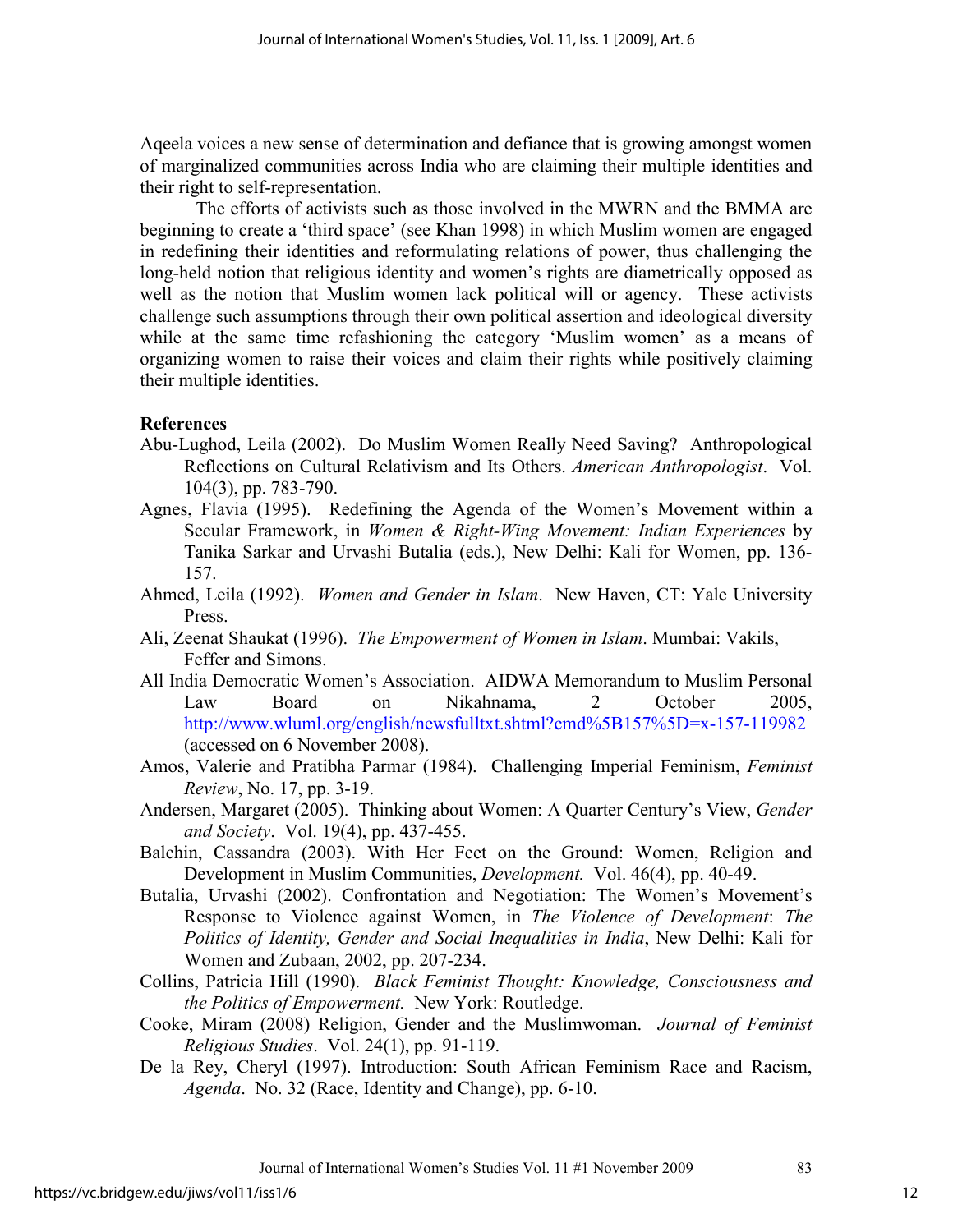- Dietrich, Gabriele (2003). Dalit Movements and Women's Movements, in *Gender & Caste* by Anupama Rao (ed.), New Delhi: Kali for Women, pp. 57-79.
- Engineer, Asghar Ali (ed)(1987). *The Shah Bano Case.* Hyderabad: Orient Longman.
- Engineer, Asghar Ali (1995). Introduction, *Problems of Muslim Women in India.*  Asghar Ali Engineer (ed.). Hyderabad: Orient Longman**.**
- Giugni, Mario (1998). Introduction: Social Movements and Change: Incorporation, Transformation, and Democratization, in Giugni, Marco, MacAdam, Doug and Tilly, Charles (eds.), *From Contention to Democracy,* Lanham, MD: Rowman and Littlefield Publishers, Inc., pp. 371-393.
- Hansen, Thomas Blom (1999). *The Saffron Wave: Democracy and Hindu Nationalism in Modern India*. Princeton, NJ: Princeton University Press.
- Hasan, Zoya (1998). Gender Politics, Legal Reform, and the Muslim Community in India. *Appropriating Gender.* Patricia Jeffrey (ed.). New York: Routledge.
- Hassan, Riffat (1996). Feminist Theology: The Challenges for Muslim Women, *Critique: The Journal of Critical Studies of the Middle East.* No. 9, pp. 53-65.
- Hirschkind, Charles and Saba Mahmood (2002). Feminism, the Taliban, and Politics of Counter-Insurgency, *Anthropological Quarterly*. Vol. 75(2), pp. 339-354.
- hooks, bell (1982). *Ain't I a Woman: Black Women and Feminism*. London, Pluto.
- Jaffrelot, Christophe (1996). *The Hindu Nationalist Movement in India*. New York: Columbia University Press.
- Kandiyoti, Deniz (1991). Islam and Patriarchy: A Comparative Perspective in *Women in Middle Eastern History: Shifting Boundaries in Sex and Gender,* Nikki R. Keddie and Beth Baron (eds), New Haven, CT: Yale University Press, pp. 23-44.
- Katzenstein, Mary Fansod (Spring 1989). Organizing against Violence: Strategies of the Indian Women's Movement, *Pacific Affairs*, Vol. 62(1), pp. 53-71.
- Khan, Shehnaz (1998). Negotiations in the Third Space, *Signs*. Vol. 23(2), pp. 463-494.
- Kirmani, Nida (2009). Deconstructing and Reconstructing 'Muslim Women' through Women's Narratives, *Journal of Gender Studies*. Vol. 18(1), pp. 47-62.
- Kishwar, Madhu (1998). Pro-Women or Anti-Muslim? The Shah Bano Controversy, *Religion at the Service of Nationalism.* Madhu Kishwar (ed.). Delhi: Oxford University Press.
- Kumar, Radha (1993). *The History of Doing: An Illustrated Account of Movements for Women's Rights and Feminism in India, 1800-1990*. New Delhi: Zubaan.
- Mernissi, Fatima (1991). *The Veil and the Male Elite: A Feminist Interpretation of Women's Rights in Islam.* Translated by Mary Jo Lakeland, Bloomington and Indianapolis, IN: Indian University Press.
- Moghissi, Haideh (1999). *Feminism and Islamic Fundamentalism: The Limits of Postmodern Analysis,* London: Zed Press.
- Mojab, Shahrzad (2001). Theorizing the Politics of 'Islamic Feminism', *Feminist Review*, No. 69, pp. 124-146.
- Naqvi, Farah (2006). Constructing Community, *Seminar* No. 557, http://www.indiaseminar.com/2006/557.htm (accessed on 27 March 2009)
- Narain, Vrinda (2001). *Gender and Community: Muslim Women's Rights in India*. Toronto: University of Toronto Press.
- Navlakha, Gautam (2009). Lesson from the Mumbai Attack, *Economic and Political Weekly*. Vol. 44(12), pp. 13-16.